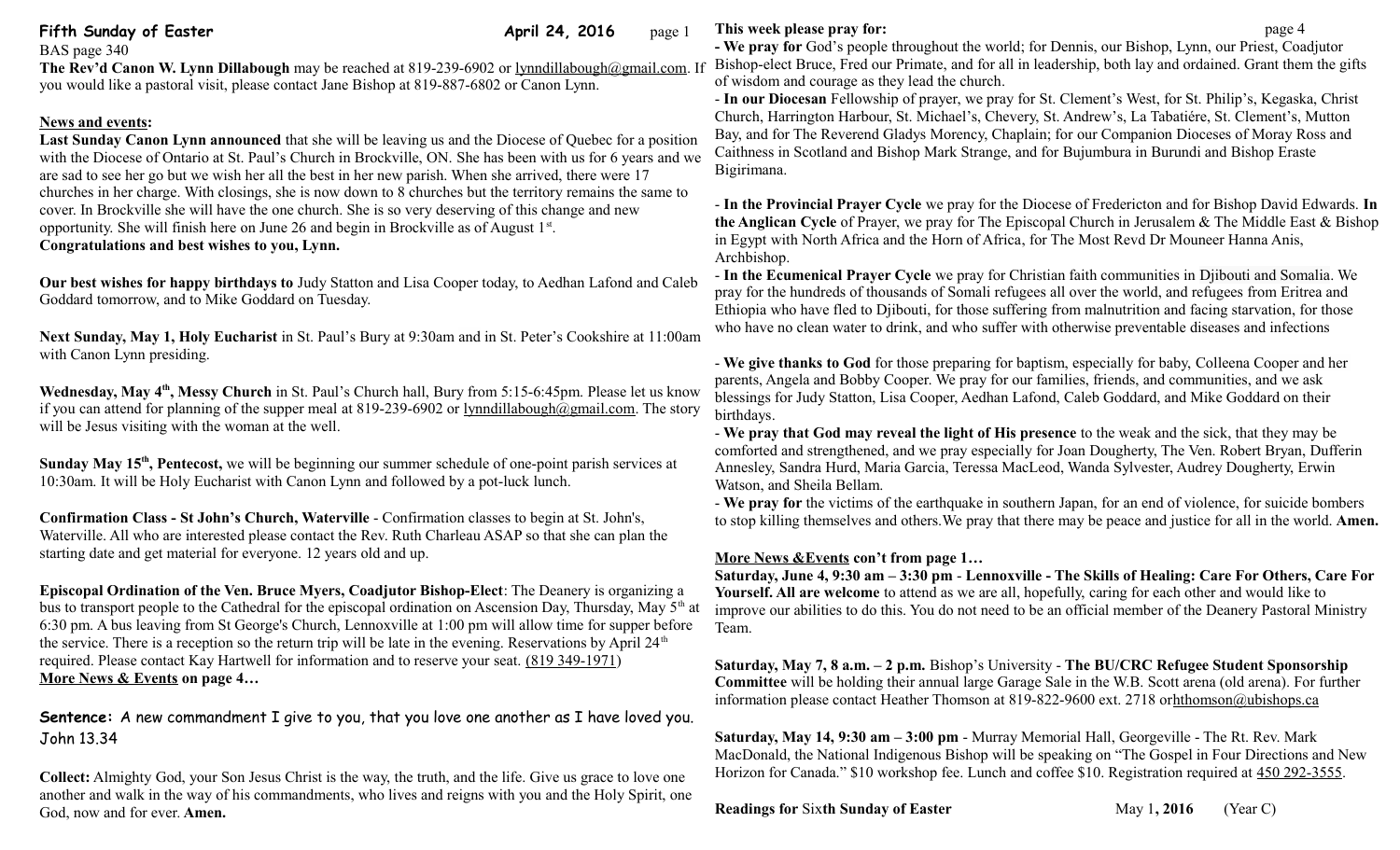**A Reading from the Book of Acts…**<sup>9</sup>During the night Paul had a vision: there stood a man of Macedonia pleading with him and saying, "Come over to Macedonia and help us."<sup>10</sup>When he had seen the vision, we immediately tried to cross over to Macedonia, being convinced that God had called us to proclaim the good news to them.<sup>11</sup>We set sail from Troas and took a straight course to Samothrace, the following day to Neapolis, <sup>12</sup>and from there to Philippi, which is a leading city of the district of Macedonia and a Roman colony. We remained in this city for some days.<sup>13</sup>On the sabbath day we went outside the gate by the river, where we supposed there was a place of prayer; and we sat down and spoke to the women who had gathered there.<sup>14</sup>A certain woman named Lydia, a worshiper of God, was listening to us; she was from the city of Thyatira and a dealer in purple cloth. The Lord opened her heart to listen eagerly to what was said by Paul.<sup>15</sup>When she and her household were baptized, she urged us, saying, "If you have judged me to be faithful to the Lord, come and stay at my home." And she prevailed upon us. *Acts 16:9-15* 

#### **Psalm 67** BAS page 788

**A Reading from the Revelation to John…**<sup>10</sup>And in the spirit an angel carried me away to a great, high mountain and showed me the holy city Jerusalem coming down out of heaven from God.<sup>22</sup>I saw no temple in the city, for its temple is the Lord God the Almighty and the Lamb.<sup>23</sup>And the city has no need of sun or moon to shine on it, for the glory of God is its light, and its lamp is the Lamb.<sup>24</sup>The nations will walk by its light, and the kings of the earth will bring their glory into it.<sup>25</sup>Its gates will never be shut by day—and there will be no night there.<sup>26</sup>People will bring into it the glory and the honor of the nations.<sup>27</sup>But nothing unclean will enter it, nor anyone who practices abomination or falsehood, but only those who are written in the Lamb's book of life. 22Then the angel showed me the river of the water of life, bright as crystal, flowing from the throne of God and of the Lamb<sup>2</sup>through the middle of the street of the city. On either side of the river is the tree of life with its twelve kinds of fruit, producing its fruit each month; and the leaves of the tree Chuckles: A young lady visited a computer dating service and requested, "I'm looking for a spouse. Can are for the healing of the nations.<sup>3</sup>Nothing accursed will be found there any more. But the throne of God and of the Lamb will be in it, and his servants will worship him;<sup>4</sup>they will see his face, and his name will be on their foreheads.<sup>5</sup>And there will be no more night; they need no light of lamp or sun, for the Lord God will be their light, and they will reign forever and ever. *Revelation 21:10, 22--22:5*

**The Holy Gospel of our Lord Jesus Christ according to John…**<sup>23</sup>Jesus answered, "Those who love me will keep my word, and my Father will love them, and we will come to them and make our home with them.<sup>24</sup>Whoever does not love me does not keep my words; and the word that you hear is not mine, but is from the Father who sent me. <sup>25</sup>"I have said these things to you while I am still with you.<sup>26</sup>But the Advocate, the Holy Spirit, whom the Father will send in my name, will teach you everything, and remind you of all that I have said to you.<sup>27</sup>Peace I leave with you; my peace I give to you. I do not give to you as the world gives. Do not let your hearts be troubled, and do not let them be afraid.<sup>28</sup>You heard me say to you, 'I am going away, and I am coming to you.' If you loved me, you would rejoice that I am going to the Father, because the Father is greater than I.<sup>29</sup>And now I have told you this before it occurs, so that when it does occur, you may believe. *John 14:23-29*

**Reflection:** There was a day when "your word is your bond" was one of the primary codes of our culture. Keeping our word sounds simple, but there are so many ways in which life in our world complicates things. Sometimes keeping our word is relatively easy—you make a promise to do something and you do it. But "keeping our word" goes beyond that. Integrity means living a life that is the same in private as it is in public.

In the Gospel, Jesus gives us another of the characteristics that are to define those who follow him: they keep his words (Jn. 14:23). Earlier in the chapter, he said it a little differently: "If you love me, you will keep my commandments" (Jn 14:15). That might sound strange to those of us who are used to the language of grace promising us freedom from the bondage of living by rules. But in Jesus' day and time, "keeping" the commandments was a perfectly normal way of expressing a life of faithfulness to God. "Keeping" God's word meant internalizing the teachings of *Torah* to the extent that they shaped every aspect of one's daily life. It meant living in harmony with God's truth and God's justice, with God's love and God's mercy.We are often placed in situations where the"correct" answer is far from clear. That's when the true test of "keeping" God's word comes out. If we've really internalized the central principles of Scripture—principles like doing justly, and loving mercy, and walking humbly with God—then we can follow them as guideposts when we are uncertain. In our ever-changing world, we are going to be placed more and more into situations where we have to live somewhere between "all" or "nothing" when it comes to keeping God's word. Jesus said that one of the ways we can demonstrate the new life of the resurrection is through the way we put his teachings into practice. When our love for Jesus truly defines who we are, then our lives will be a public display of what it means to keep God's word.

Jesus promised the disciples that "the Advocate, the Holy Spirit, whom the Father will send in my name, will teach you everything, and remind you of all that I have said to you" (Jn. 14:26). With the Spirit's help, we can live a life of keeping God's ways, which means a life of fulfilling our promise to follow Jesus. When we keep our word in that way, then we can truly demonstrate a new and different way of living to the world around us.– Alan Brehm

you please help me to find a suitable one?"

The matchmaker said, "What exactly are you looking for?"

"Well, let me see. He needs to be good looking, polite, humorous, sporty, knowledgeable, good at singing and dancing. He needs to be willing to accompany me the whole day at home if I don't go out, be able to tell me interesting stories when I need a companion for conversation, and be silent when I want to rest." The matchmaker entered the information into the computer and, in a matter of moments, handed the results to the woman.

The results read, "Buy a television."

**A divorce lawyer died and arrived at the pearly gates.** Saint Peter asked him "What have you done to merit entrance into Heaven?" The Lawyer thought a moment, then said, "A week ago, I gave a quarter to a homeless person on the street." Saint Peter asked Gabriel to check this out in the record book, and after a moment Gabriel affirmed that this was true.

Saint Peter said, "Well , that's fine, but it's not really quite enough to get you into Heaven." The Lawyer said, "Wait! Wait! There's more! Three years ago I also gave a homeless person a quarter." Saint Peter nodded to Gabriel, who after a moment nodded back, affirming this, too, had been verified.

Saint Peter then whispered to Gabriel, "Well, what do you suggest we do with this fellow?" Gabriel gave the Lawyer a sidelong glance, then said to Saint Peter, "Let's give him back his 50 cents and tell him to go to H…."